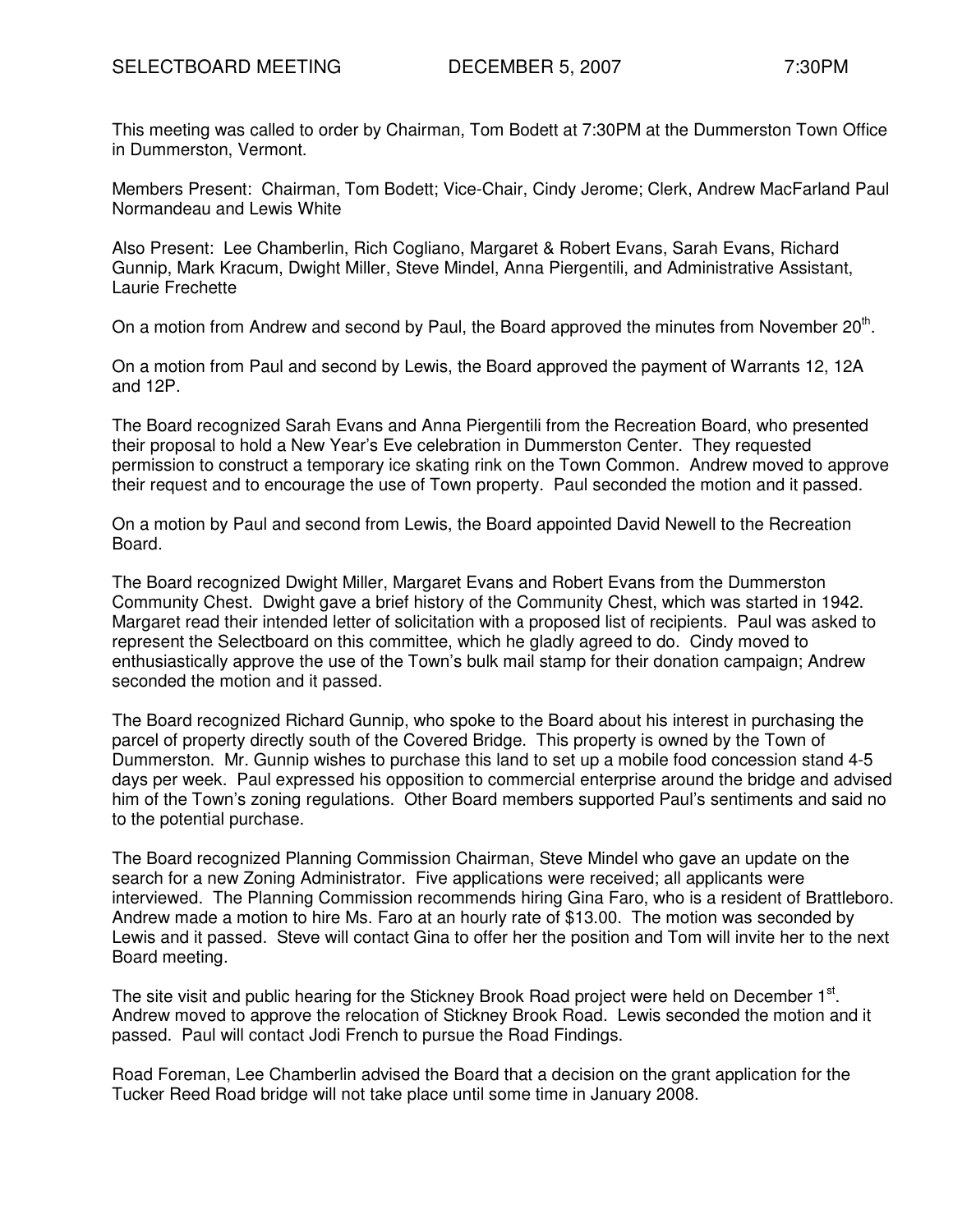Lee presented the Board with a quote of \$78,000 from Renaud Bros. for the replacement of the High Bridge Road bridge. Paul questioned replacing the entire bridge instead of just the wooden decking. Lee mentioned the state engineer's annual report that states the condition is serious/intolerable. Tom believes we should take the state's report at its face value and take action on this bridge. Much discussion took place regarding the pros and cons of having a concrete or a wooden bridge at this site.

Cindy moved to authorize Lee to pursue funding for the bridge, using Renaud Bros.' proposal. Andrew seconded the motion. Paul proposed a friendly amendment to pursue other options, which Cindy declined. Lewis moved and Andrew seconded to authorize Lee to pursue funding for the bridge, while pursuing other options.The motion passed by a 3-1 vote, with one abstention.

Paul questioned Lee about the lack of road lines at the west end of the Covered Bridge. Lee advised they should be painted as soon as the weather is warm enough, with dry roads.

Paul advised the Board that a mylar survey is still needed for Hopkins Road to be recorded in the Town records. He will contact Bill Fitzgerald to get one for both Hopkins Road and Sugar House Road.

The Board reviewed an email from VT Emergency Management regarding the requirement for towns to have a NIMS compliant EOP in order to be considered for the Emergency Generator Funding for 2007. Laurie was asked to look for the old report.

On a motion by Cindy and second from Lewis, the Board signed a request from Verizon to replace poles along Quarry Road.

Lewis updated the Board on the search for a new Emergency Management Director. Three applications have been received; interviews will be held next Thursday.

Cindy updated the Board on Arthur Phaneuf's zoning violation on Camp Arden Road. The court order had instructed him to have all scrap metal between the road and the back of his garage removed before July 6<sup>th</sup> and all scrap metal at the bottom of the bank in his back vard removed by November 2<sup>nd</sup>. Per Town Attorney, Bob Fisher, one option is for the Town to hire someone to remove the materials or to have Town employees do the clean-up. The Board does not want to pursue the second option. Lewis moved to contact Atty. Fisher to begin the proceedings for contempt of court and to place a lien on the property for unpaid fines (including permission from the judge to allow the Town to clean up the property at our discretion). Paul seconded the motion and it passed.

On a motion by Andrew and second from Cindy, the Board voted to authorize the Cemetery Committee to sell perpetual care in the Town cemeteries. Laurie was asked to draft the letter to the Committee.

Tom advised the Board that Suzanne Weinberg from the Energy Committee has completed a cursory pass of the application materials submitted to the Public Service Board for the proposed VELCO Southern Loop Project. She, on behalf of the Energy Committee has submitted several recommendations for the Town to include in their further testimony to the PSB. We have requested that the Planning and Conservation Commissions examine some of these specific points further.

Andrew moved to authorize the Board to send a letter to the Windham Housing Trust requesting a grant from the revolving loan fund monies for a housing assessment in Dummerston. Cindy seconded the motion and it passed. Andrew will draft the letter.

Cindy moved to send a letter to the Dummerston Handbook Committee to thank them for all of their hard work in producing such an incredible book. Andrew seconded the motion and it passed unanimously. Cindy will send the letter for the Board.

There being no further business to come before the Board, the meeting was adjourned at 9:30PM.